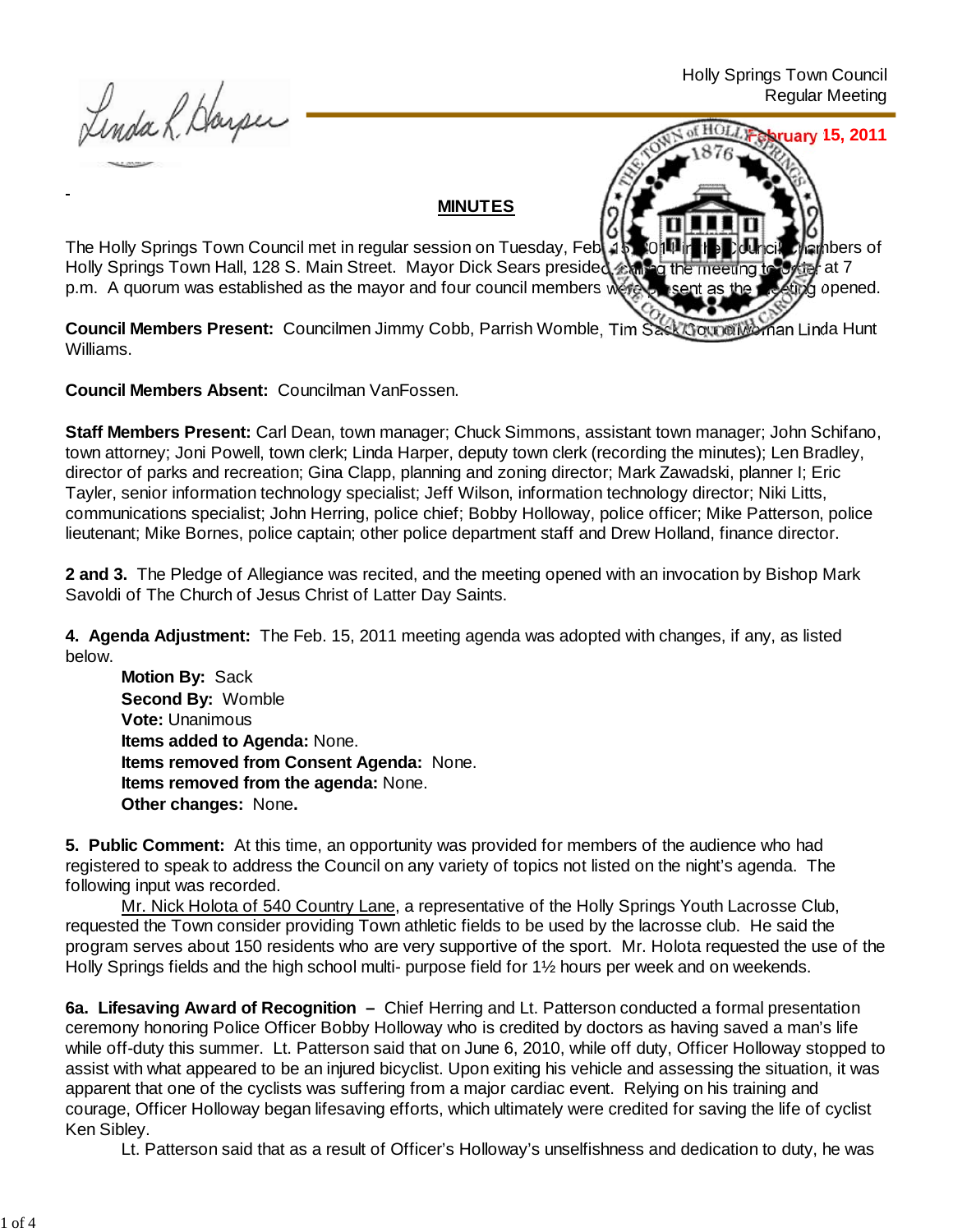awarded the Holly Springs Police Department's Lifesaving Award. A special guest for the ceremony was Mr. Sibley and his wife, Barb.

**Action:** None.

**7a. Town's Standard & Poor's Bond Rating -** Mr. Dean said the Town was notified that its Standard & Poor's bond rating has been elevated two grades from A+ to AA. While the Town's bond rating was strong at grade A+, the AA rating lends even more confidence in the Town's financial condition.

 He said one of the key findings in the Standard & Poor's analysis is that the Town's debt load is well within acceptable limits and that the debt represents capital investments for the community. For the debt the Town has incurred, it has provided valuable infrastructure for its citizens.

Mr. Dean said the report reflects the following:

- the town's rapidly growing residential community;
- a large property tax base that shows steady and healthy growth over the past decade;
- a strong financial position, attributable to good financial management and budgeting practices; and
	- moderate debt burden.

Mr. Holland said that this report was not completed or requested by the Town. He said he supplied the company with the information requested.

**Action:** None.

**8a. Public Hearing: Special Exception Use Petition, 10-SEU-06, 209 W. Elm Street –** Mr. Zawadski said the Town has received a request for a Special Exception Use to locate a family childcare home in the R-15: Residential zoning district located at 209 West Elm Avenue. According to North Carolina General Statutes §110‑86 Definitions, "A family child care home is a child care arrangement located in a residence where, at any one time, more than two children, but less than nine children, receive child care."

 He said the property is 0.4 acres in size and is located within the Avent Acres Subdivision. The property includes capacity to accommodate four cars in the driveway for loading and unloading in addition to the two-car garage. No modifications are proposed to the exterior of the house or property.

 Mr. Zawadsky said the Planning Board recommended approval of the special exception use. Councilwoman Hunt-Williams asked about traffic flow and parking.

Under sworn testimony, Courtney Hizey of 209 W. Elm Street said the State allows up to eight children. She said that she would be keeping five children, which leaves three openings for tracked out school children. She said the driveway would allow five cars, and children drop-off would be at staggering times.

With that explanation completed, Mayor Sears opened the public hearing to accept more sworn testimony. The following testimony was recorded under oath administered by the Deputy Town Clerk: None.

There being no testimony, the public hearing was closed.

**Action #1:** The Council approved a motion to make and accept the findings of fact to be recorded in the minutes for a Special Exception Use #10-SEU-06 for 209 W. Elm Avenue to allow for a family childcare home in the R-10: Residential District as submitted by Courtney Hizey.

Special Exception Use Findings of Fact:

 A special exception use may only be granted upon the presentation of sufficient evidence to enable a written determination that:

- a. The proposed use will not be injurious to the public health, safety, comfort, community moral standards, convenience or general welfare;
- b. The proposed use will not injure or adversely affect the adjacent area;
- c. The proposed use will be consistent with the character of the district, land uses authorized therein, and the Town of Holly Springs Comprehensive Plan;
- d. The proposed use shall conform to all development standards of the applicable district (unless a waiver of such development standards is requested as part of the special exception use petition and approved as set forth above, in which case the proposed use shall conform to the terms and conditions of such waiver).
- e. Access drives or driveways are or will be sufficient in size and properly located to: ensure automotive and pedestrian safety and convenience, traffic flow as set forth in Section 7.09 – Pedestrian Circulation and Vehicular Area Design; and, control and access in case of fire or other emergency;
- f. Off-street parking areas, off-street loading areas, trash enclosures, trash pick-up and removal, and other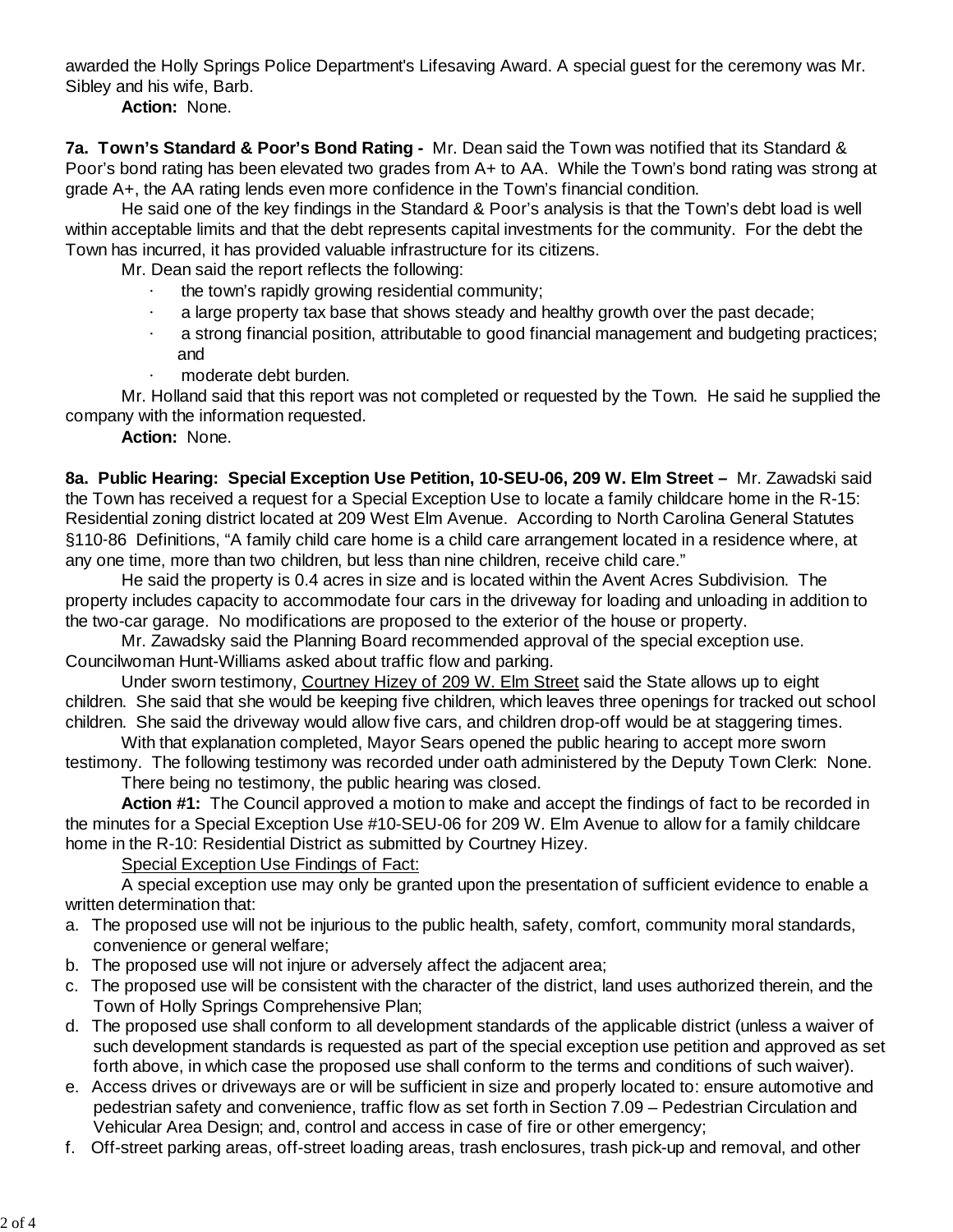service areas are located so as to be safe, convenient, allow for access in case of emergency, and to minimize economic, glare, odor, and other impacts on adjoining properties and properties in the general neighborhood;

- g. The lot, building or structure proposed for the use has adequate restroom facilities, cooking facilities, safety equipment (smoke alarms, floatation devices, etc.), or any other service or equipment necessary to provide for the needs of those persons whom may work at, visit or own property nearby to the proposed use;
- h. Utilities, schools, fire, police and other necessary public and private facilities and services will be adequate to handle the needs of the proposed use;
- i. The location and arrangement of the use on the site, screening, buffering, landscaping, and pedestrian ways harmonize with adjoining properties and the general area and minimize adverse impacts; and,
- j. The type, size, and intensity of the proposed use (including but not limited to such considerations as the hours of operation and numbers of people who are likely to utilize or be attracted to the use) will not have significant adverse impacts on adjoining properties or the neighborhood.

**Motion By:** Sack **Second By:** Womble **Vote:** Unanimous

*A* c*opy of Special Exception Use Petition 10-SEU-06 addressing the findings of fact is incorporated into these minutes as addendum pages.*

 **Action #2:** Having made findings of fact that the project meets the requirements to be granted a Special Exception Use, the Council approved a motion to approve Special Exception Use 10-SEU-06 for 209 W. Elm Avenue to allow for a family childcare home in the R-10: Residential District as submitted by Courtney Hizey with the following condition:

1. All additional state and local permits and approvals will be required prior to the business opening.

**Motion By:** Cobb **Second By:** Womble **Vote:** Unanimous

**9. Consent Agenda:** The Council approved a motion to approve all items on the Consent Agenda. The motion carried following a motion by Councilman Sack, a second by Councilman Womble and a unanimous vote. The following actions were affected:

7a. Minutes – The Council approved minutes of the Council's regular meetings held Jan. 18, and Feb. 1, 2011.

7b. Budget Amendment, Report – The Council received a monthly report of amendments to the FY 2010-11 budget approved by the town manager. A c*opy of the budget amendment report is incorporated into these minutes as an addenda page.*

7c. Wake County Board of Elections Contract – The Town Council approved a contract with Wake County Board of Elections for the 2011 municipal election.

**10. New Telephony System -** Mr. Wilson said the Town organization's phone system and network hardware needs replacement because the equipment is outdated and out of production. The existing phone system was manufactured by 3Com, which was purchased by HP. He said the production of this line of equipment was ended, so an upgrade of the current system is not possible.

 He said a new system also would help meet the Town's need for business continuity and disaster recovery.

 Mr. Wilson said bids were requested for a system design, and two responses were received. The apparent best bid, which staff is recommending, is the one provided by Brightstar Communications. The bidders met all necessary requirements and were within the targeted budget.

He said the system would be leased for four years starting with FY 2011-12 budget.

Councilman Sack asked the name of the company who makes the equipment.

Mr. Wilson said a company from Hounsfield, Alabama, makes the equipment and the systems comes with a 5-year warranty.

Councilwoman Williams asked why is this system better that the current phone system.